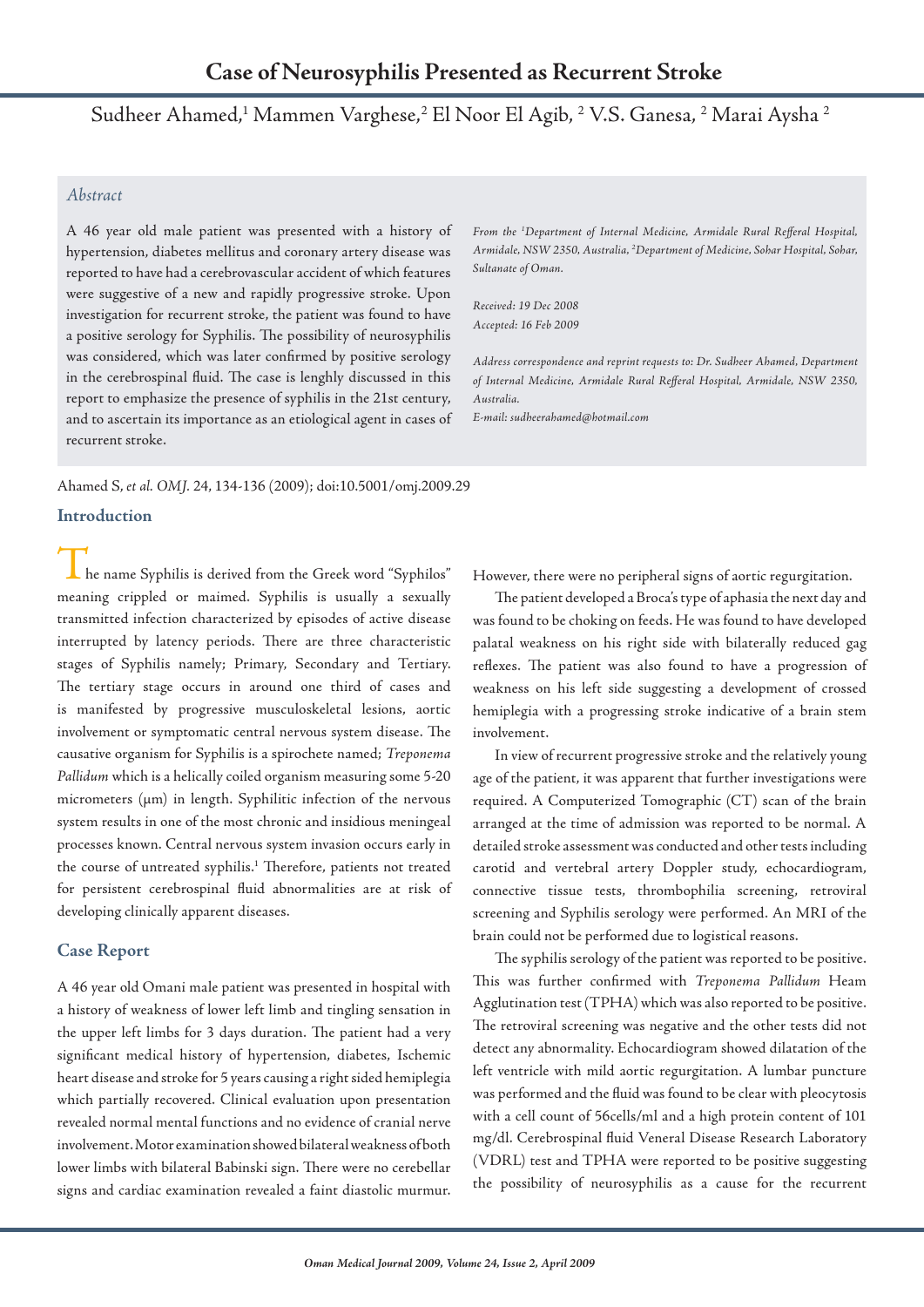stroke. The patient was started on Crystalline Penicillin at a dose of 3 million units every four hours with careful observation for any evidence of Jarisch- Herx heimer reaction. Intravenous Penicillin was administrated for the next 14 days. A repeat lumbar puncture was planned but the patient refused. The patient was referred for rehabilitation and discharged on antiplatelets and antihypertensives regimen. A repeated cerebrospinal fluid analysis was planned after 6 months.

#### **Discussion**

Tertiary syphilis has become a rarity in the 21<sup>st</sup> century. However, after a decade of decline, incidences of syphilis have increased significantly. The pathology of tertiary syphilis involving the central nervous system in obiliterative small vessel endarteritis which usually involves the vasovasorum. The clinical spectrum of tertiary syphilis includes the neuro syphilis, cardiovascular syphilis and the late gummatous syphilis.<sup>2</sup> Quaternary syphilis, characterized by fulminant anergic necrotizing encephalitis is seen mostly in patients with coexistent retroviral infections. A patient with neurosyphilis may be totally asymptomatic or present an acute syphilitic meningitis, meningovascular syphilis, tabes dorsalis, optic atrophy or generalised paresis of insanity. Asymptomatic neurosyphilis is characterized by reactive serology in the cerebrospinal fluid along with other features such as elevated protein and pleocytosis.3 Acute syphilitic meningitis usually presents features of meningeal irritation. Fever is rarely observed. Involvement of cranial nerves especially of 7<sup>th</sup>, 8<sup>th</sup>, 6<sup>th</sup> and 2<sup>nd</sup> in order of decreasing frequency is common. Meningitis can be self limiting but can present more severe in later forms. The most common clinical syndrome of meningovascular syphilis is stroke; in a relatively young adult it involves the middle cerebral or basilar arteries. Tabes dorsalis is a slowly progressive disorder involving the posterior columns and posterior roots of the spinal cord. Patients may experience with severe lancinating pains of the legs, ataxia and posterior column sensory impairment. Bladder incontinence and sexual dysfunction can occur. The rare delayed manifestation of neurosyphilis is general paresis of insanity which usually occurs 20 to 30 years after the initial exposure. It represents a chronic progressive frontotemporal meningoencephalitis with ongoing loss of cortical function. Ocular involvement in neurosyphilis can lead to posterior placoid chorioretinitis.<sup>4</sup> It is not clear whether the clinical spectrum of syphilis differs in an immunocompromised individual. However, recent data suggests that individuals who are immunocompromised have higher chances of developing neurosyphilis.5

The diagnosis of Syphilis is performed by serological and non serological tests. The serological tests can be further sub classified into treponemal and nontreponemal tests. The non serological tests include; dark filed microscopy, direct immunoflouroscence and demonstration of *Treponema Pallidum* in tissues.<sup>6</sup> Current recommendations for evaluation of neurosyphilis in any patient with positive serology for syphilis include those with focal neurological signs, patients with other late syphilis and cases of suspected treatment failure.

In patients with concurrent Human Immunodeficiency Virus (HIV) infection and syphilis, the need for lumbar puncture to rule out asymptomatic neurosyphilis is controversial. Centre for Disease Control (CDC) recommends a criterion of high plasma regain titre and CD4 cell count of equal to or less than 350cells /ml in these patients to consider lumbar puncture to rule out asymptomatic neurosyphilis. 7

Penicillin has remained the drug of choice for all stages of Syphilis.<sup>8</sup> A single dose of Benzathine penicillin in a dose of 2.4 million units resulted in cure for more than 95% cases of primary Syphilis.<sup>9</sup> Late latent syphilis and late syphilis without evidence of involvement of central nervous system has to be treated with 3 weekly doses of 2.4 million units of Benzathine penicillin. In contrast, neurosyphilis requires treatment with crystalline penicillin with a dosage regimen of 2 to 6 million units every 4 hours for a total of 10 to 14 days. An alternative is to use aqueous Penicillin G procaine at a daily dosage of 2.4 million units intramuscularly, along with 500 mg of oral Probenecid every 6 hours for a course of 14 days.<sup>10</sup> Recommendations for treatment remain the same for HIV coinfected patients with syphilis. There is no data supporting the use of other antibiotics for the treatment of neurosyphilis, however the use of certain  $3<sup>rd</sup>$  generation Cephalosporins and Azithromycin may merit further evaluation. In a recent study by Bai et al, published in the international journal of STD/AIDS, Azithromycin achieved a higher cure rate than Benzathine penicillin for early syphilis.<sup>11</sup>

The activity of neurosyphilis correlates best with cerebrospinal fluid abnormalities, notably the pleocytosis. The elevated protein levels slowly decrease after treatment and the serological tests show a progressive decline in titre. A patient treated for neurosyphilis should have their cerebrospinal fluid reevaluated every 6 months for 3 years or until the findings return back to normal.

#### **Conclusion**

Neurosyphilis is thought to be rare in the 21<sup>st</sup> century, however, the possibility should be considered in all cases of recurrent